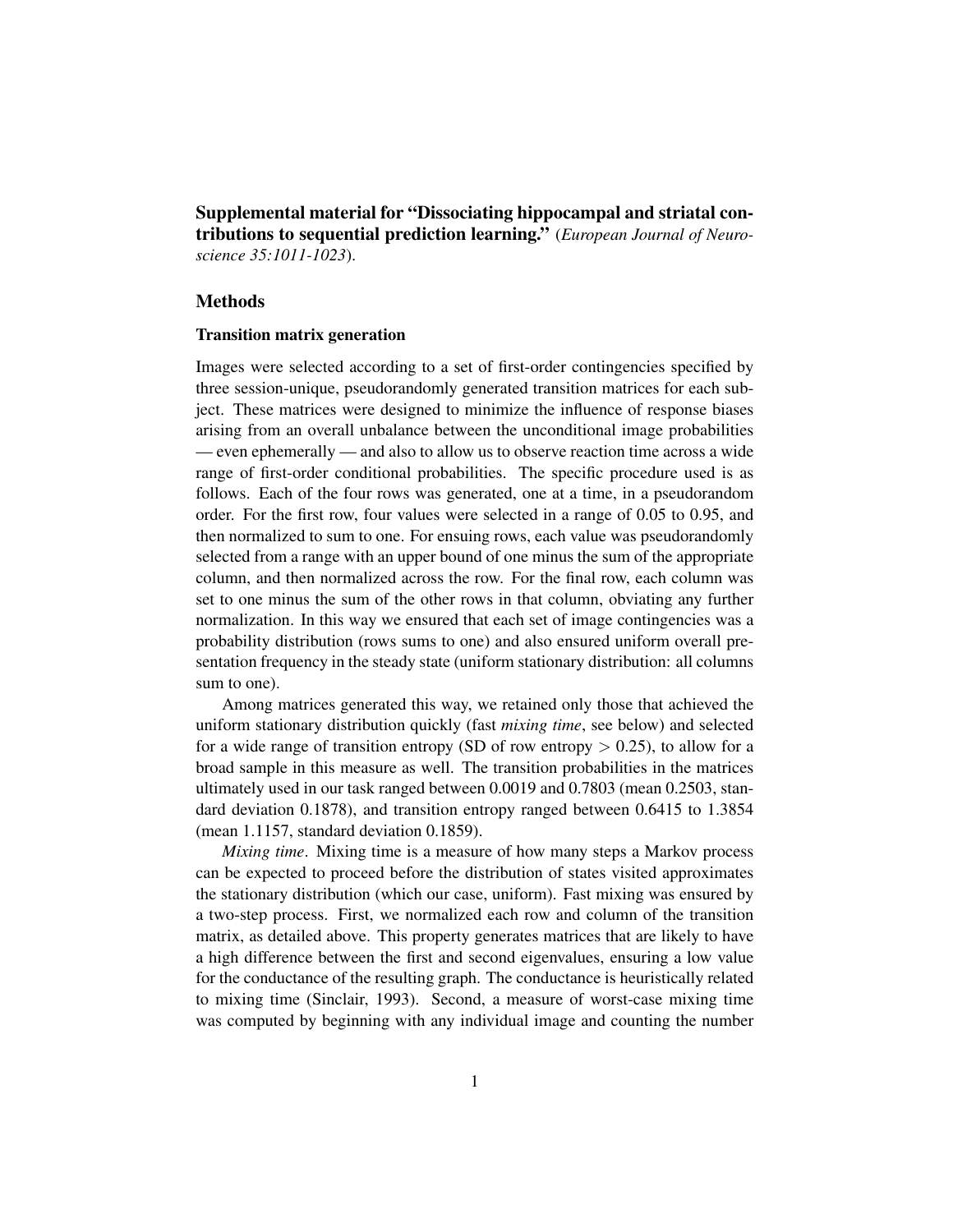of successive applications of the transition matrix required to obtain expected observation frequencies over images within one percent of the uniform distribution (25% per image). Probability matrices which did not mix in fewer than ten steps were discarded.

#### Learning rate analysis

We sought to identify activations in each of our brain regions of interest as indicative of one of two distinct learning processes, both of which influence behavior. These processes are distinguished by their learning rate, and so we sought to statistically validate that BOLD signal in each region is best explained by regressors generated by one rate rather than the other. This analysis was complicated by the fact that these regressors are correlated with one another, and so rather than employing a traditional regression analysis, we used a method designed to infer which value of the learning rate parameter which would optimally describe activation in each region. Specifically, we constructed the forward entropy and conditional probability regressors as estimated by a single process learning at the rate  $\alpha_0$  — which we set to the average of the two behaviorally identified rates — and included two additional regressors measuring how these regressors would change if they had been generated from the model with a different learning rate. Technically, we defined these additional regressors as the partial derivatives of the probability and entropy timeseries with respect to the learning rate parameter, evaluated at  $\alpha_0$  (Holmes and Friston, 1998). This analysis allows us to estimate the change in learning rate, relative to the reference point  $\alpha_0$ , that would best explain BOLD in an area, by using a regression to estimate coefficients for the first two terms in the Taylor expansion of the dependence of the regressor on the learning rate. This takes the following form:

$$
F(\alpha_{BOLD}) \approx F(\alpha_0) + (\alpha_{BOLD} - \alpha_0)^{\partial F(\alpha)}/\partial \alpha
$$
 [S1]

Here  $F(\alpha)$  is the regressor of interest (i.e., the probability or entropy timeseries), viewed as a function of the learning rate  $\alpha$ , and  $\alpha_{BOLD}$  is some other learning rate for which the regressor would best fit the BOLD signal. To encode learning rates in this analysis we used a change of variables by which the original Rescorla-Wagner learning rate was transformed by an inverse sigmoid, so that it ranged throughout the real numbers and estimates of it could be treated with Gaussian statistics. Thus  $F(\alpha)$  above first maps the unconstrained argument  $\alpha$  through the logistic sigmoid function to produce a learning rate in original (0-1 constrained) units, and the partial derivative accordingly includes the derivative of this transform by the chain rule. This linear approximation to the (nonlinear) relationship between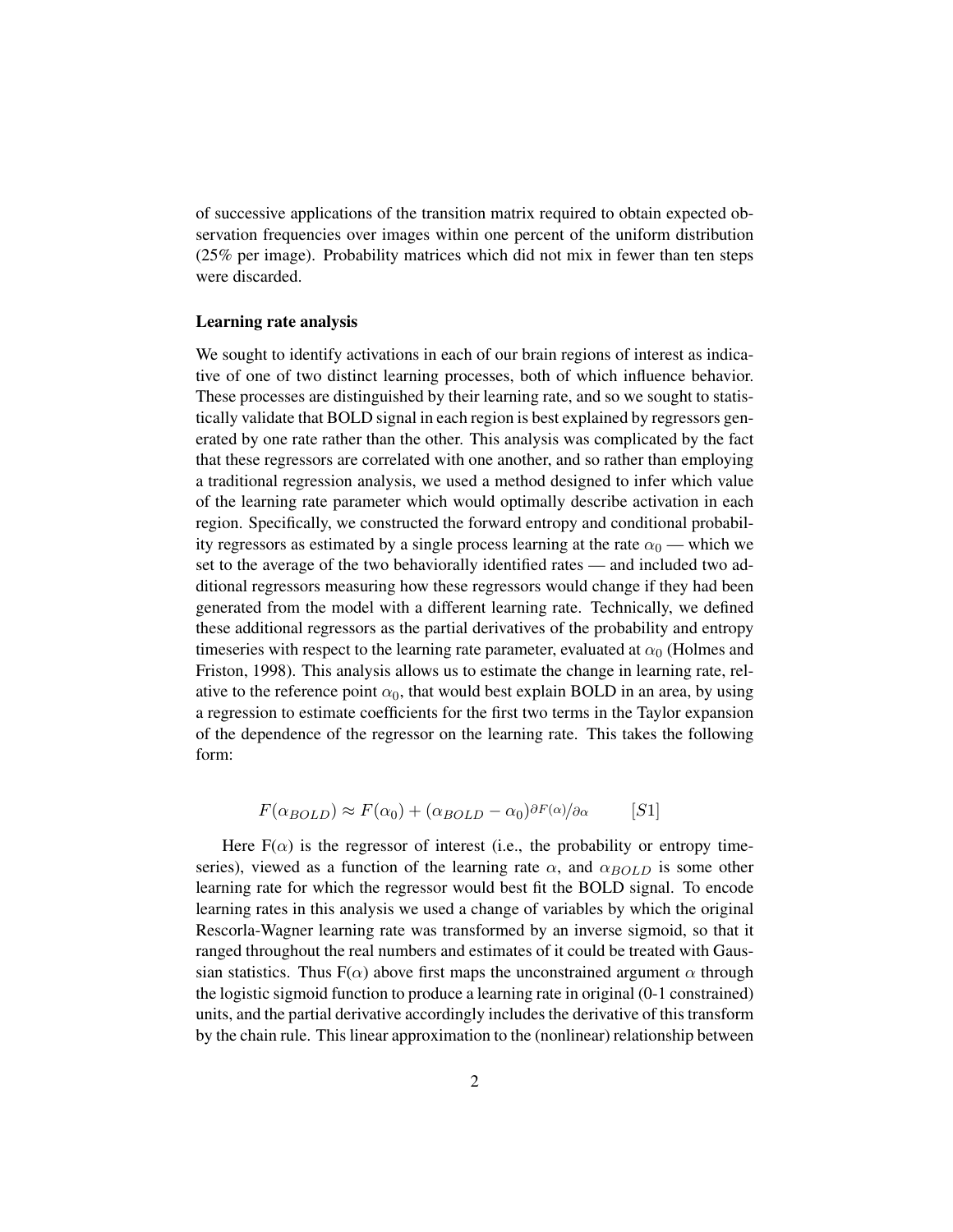the regressor and the learning rate parameter allows the use of a GLM to approximately estimate the learning rates that would best explain BOLD correlates to the regressor. In particular, the weight estimated for the partial derivative regressor corresponds to  $\alpha_{BOLD}$   $\alpha_0$  (or, more particularly,  $k \cdot [\alpha_{BOLD}\alpha_0]$ , if the net effect of the regressor on BOLD is scaled by multiplying both sides of Equation S1 by some factor k). This is just the degree to which the best-fit (inverse-sigmoid transformed) learning rate for explaining the BOLD response differs from  $\alpha_0$ , the value used to calculate our regressor of interest and its derivative. We thus computed estimates of  $\alpha_{BOLD}$  for each regressor (entropy or probability) at a voxel by first extracting the regression weights for the partial derivative regressor for each subject. To normalize these coefficients to a common scale in units of transformed learning rate (even if they originated from different regions or underlying regressors, i.e. probability or entropy), we divided these weights by the average, across subjects, of the regression weights for the corresponding regressor  $F(\alpha_0)$  at the voxel, this corresponding to the overall scale factor k mentioned above. Lastly, we added the reference value  $\alpha_0$ , converting the result into the range of our behaviorally-obtained rates. Our statistical analyses were all performed on the learning rate estimates in the transformed units, taken across the population. Specifically, we test whether the computed  $\alpha_{BOLD}$  is statistically distinguishable from learning rate values obtained by fitting behavior, via t-tests against each (transformed) fit rate. We also test whether  $\alpha_{BOLD}$  differs between regions, by comparing the estimates in paired-sample ttests. For Figure 5 (main text), we mapped the mean estimates and their confidence intervals through the sigmoid to depict them in units of Rescorla-Wagner learning rate. To maximize power, to examine learning-rate effects at areas where there was learning- related activity, and to identify areas to allow between-region comparisons, we first selected voxels at which to perform these analyses of learning rates using contrasts on the main effect of the conditional probability and entropy regressors (not their derivatives). This was one motivation for choosing  $\alpha_0$  to be the midpoint of the fast and slow rates i.e., that it is roughly equally suited to detect activity related to either. Additionally, the linear approximation to  $\alpha_{BOLD}$  is most accurate when the difference  $\alpha_{BOLD}$  -  $\alpha_0$  is small, suggesting placing  $\alpha_0$  equally close to both relevant learning rates. We selected the voxels of peak group activation within each of our a priori regions of interest. Differences between parameters in the subsequent tests were considered reliable at a level of  $p < 0.05$ . Note that the various tests on these estimates do not require correction for bias introduced by the (region-wise) multiple comparisons used in voxel selection. This is because the estimate  $\alpha_{BOLD}$  is computed from the estimate for the partial derivative, scaled by the estimate for the main effect. The partial derivative regressors are by definition orthogonal to the main effects, and thus the estimate for the partial derivative is essentially independent of the selecting contrast. In particular, after whitening and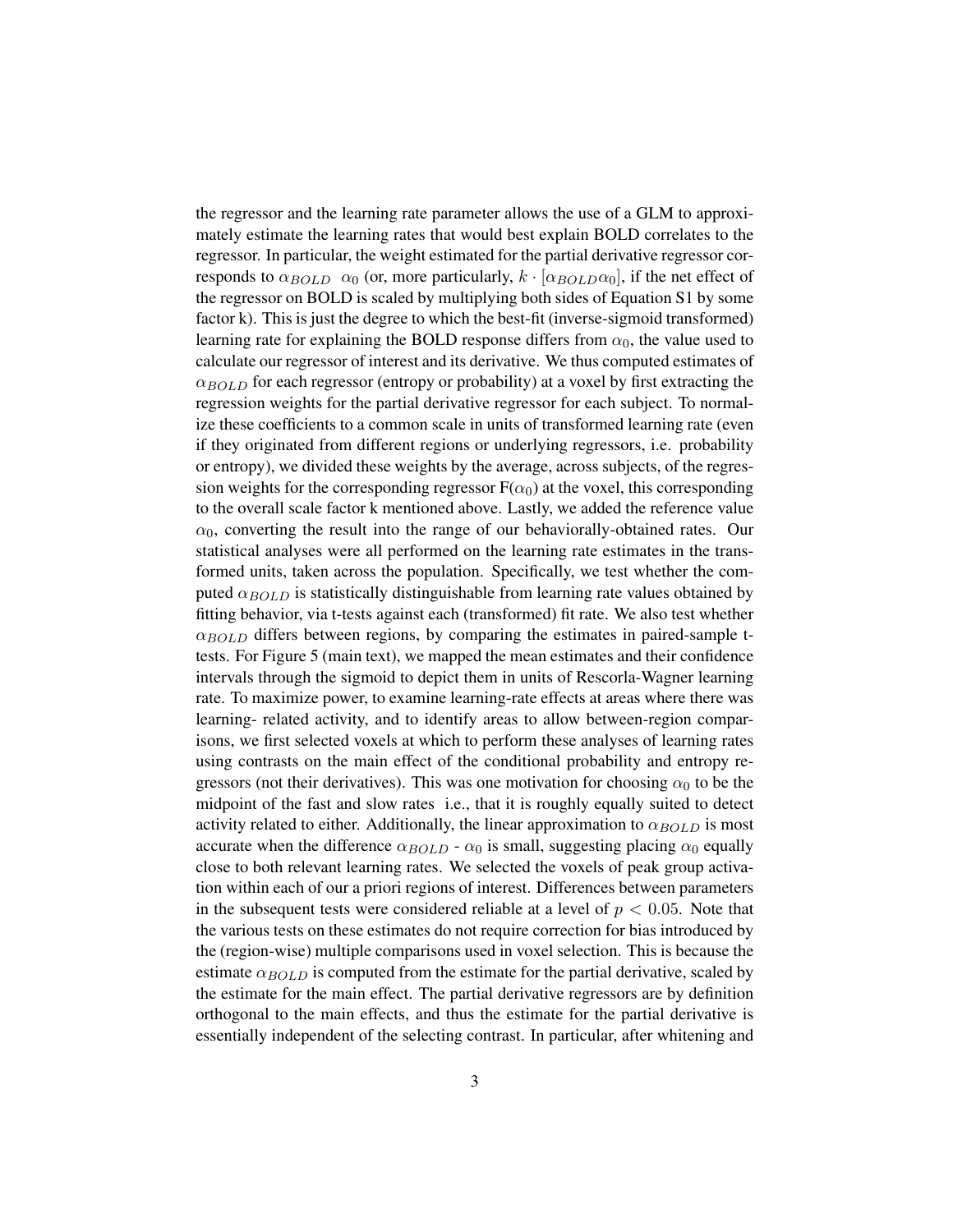filtering, which in principle can re-correlate orthogonal regressors (Kriegeskorte et al., 2009), the average correlation across subjects between regressors representing the derivative and the original variable was 0.026 for conditional probability and 0.076 for forward entropy. For testing  $\alpha_{BOLD}$  against the average learning rate  $\alpha_0$  (equivalent to testing the estimate for the partial derivative against zero), the scale factor is a constant, and only the partial derivative affects the significance of the test. For the other tests on implied learning rates, the selecting contrast does introduce a bias, but it is a bias that works against the hypotheses we test. In particular, the selecting contrast extremizes the scale factor (the parameter estimate for the main effect of entropy or probability), which (since the estimate is divided by this factor) minimizes the absolute estimate of  $\alpha_{BOLD}$   $\alpha_0$ , or equivalently biases the estimate of  $\alpha_{BOLD}$  toward  $\alpha_0$ . In other words, selecting voxels for best correlation with the probability or entropy computed for learning rate  $\alpha_0$  tends to bias the estimated learning rate toward the selecting learning rate in our case, the midpoint – which biases the estimate against the hypotheses that  $\alpha_{BOLD}$  differs between regions or that it corresponds to the fast or slow values of the learning rate. Thus, observing a significant effect for the derivative regressors is a strong test of the hypothesis that either of the extreme, behaviorally-obtained, learning rates, is a superior explanation of neural activity compared to the midpoint value used for voxel selection.

#### Additional GLM analyses

In order to investigate alternative approaches to the fMRI data, we conducted two additional GLM analyses, which were similar to those described in the main text except for the definition of the parametric regressors of interest. For the first, (combined process) we generated probability and entropy estimates from the net transition matrix (the weighted sum of both fast and slow transition matrices, from Eq. 2), rather than either the fast or slow separately. For the second, we included regressors from both fast and slow processes in a single GLM, without orthogonalizing one to the other.

## Results

### fMRI: Combined Process

The analyses in the main text are premised on the assumption that neural correlates relate to either of the hypothesized learning processes separately. As a partial test of this assumption, we conducted an additional exploratory analysis using regressors generated from the combined learning process (Figure 2).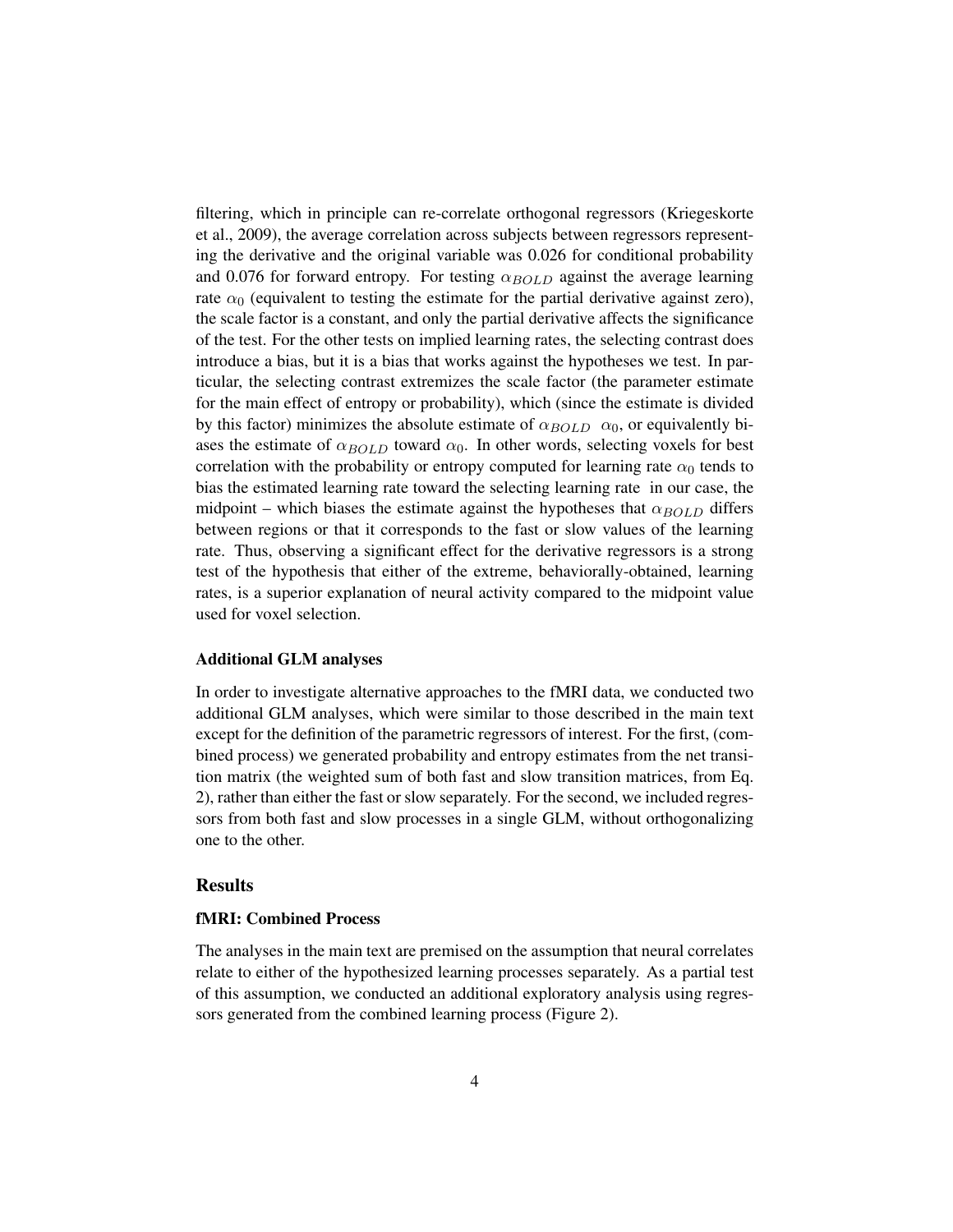*Conditional Probability* When generating regressors according to the estimates of the combined process (the behaviorally-observed weighted sum of expectations learned by the fast and slow LR processes) as fit to behavior, we observed correlates to the conditional probability regressor in striatum (specifically, right medial caudate [12, 8, 6 ;  $p < 0.0005$  unc.]).

*Forward Entropy* Examining the forward entropy regressor in the combined process revealed negative correlates in caudate [left -14, 4, 12  $p < 0.0003$  unc.; right 12, 8, 0  $p < 0.0006$  unc.]. In our other major region of interest, MTL, no activity was observed reaching even an exploratory uncorrected reporting threshold of .001. Overall, that these results are weaker than those reported in the main text (in particular, that none of these results survive correction for multiple comparisons), is consistent with our interpretation that neural activity is related to separate rather than combined processes. Also, that the results, in Figure 2, more closely resemble the correlates of the fast process (Figures 3a and 4, main text) which we speculate may be due to the slightly greater weight of this process in the combined probabilities.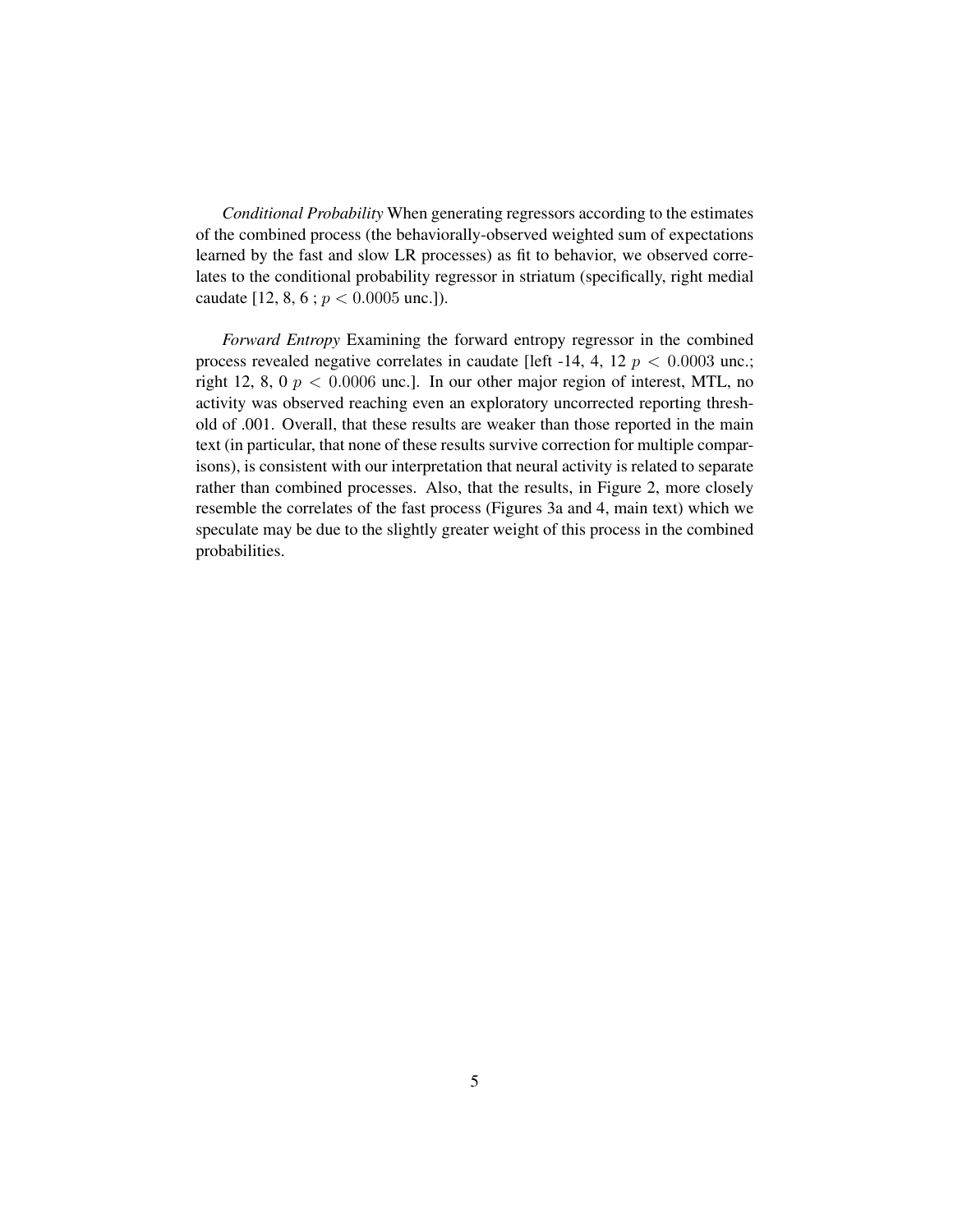## Figures



Figure 1: Non-orthogonalized SPMs. To observe the results of our analyses uncontaminated by any residual correlation that might be imparted by SPM's implicit orthogonalization, this GLM was run with orthogonalization turned *off*, for all regressors. The regressors of interest (probability, entropy) from both fast and slow processes were used to construct a single GLM. The entropy results, shown here, reflect similar patterns of activity as in the main text (Figure 3a and b), albeit at a less-stringent statistical threshold.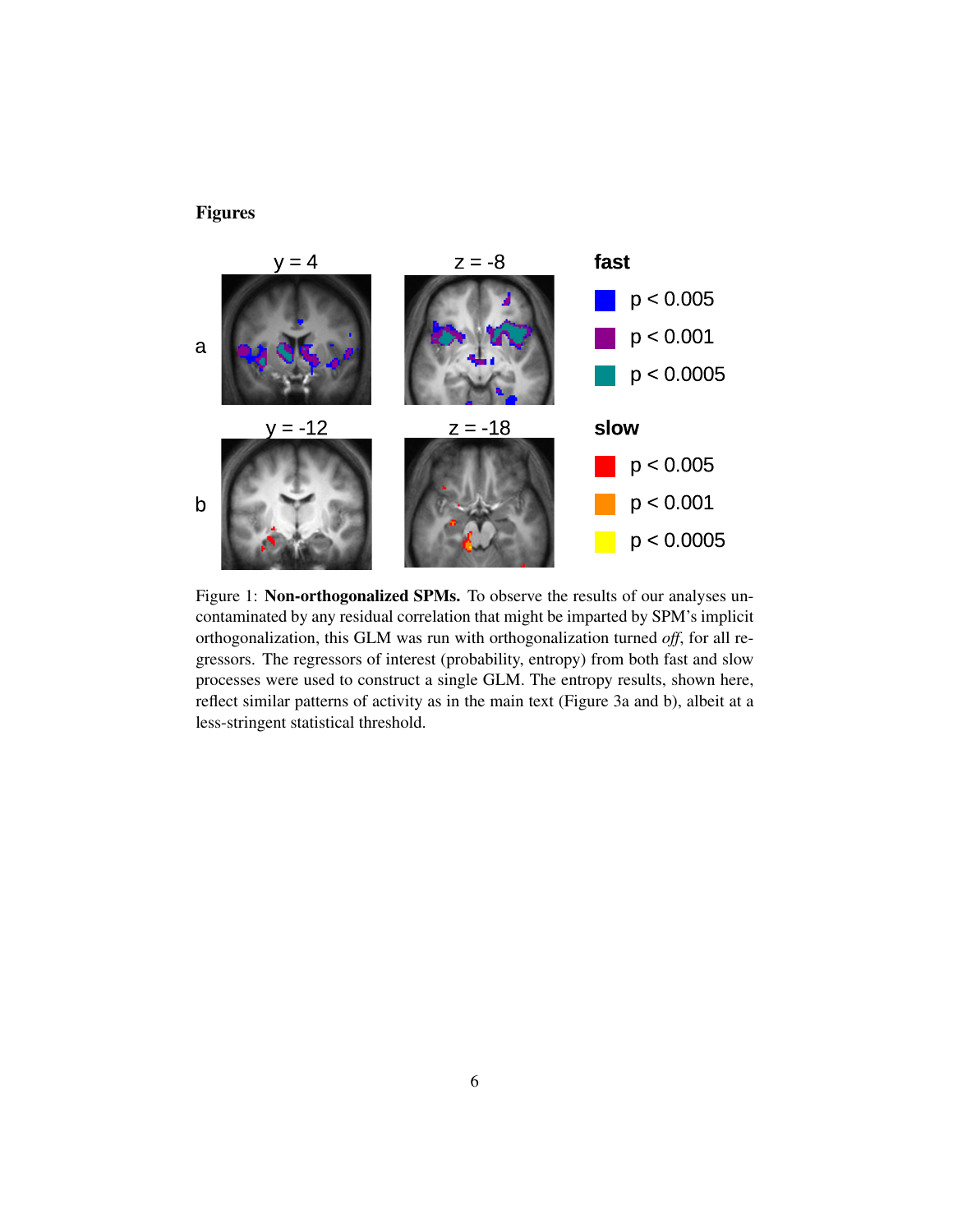

Figure 2: Combined process SPMs. These maps were generated using the two process regressors, with learning rate and weight parameters as fit to behavior. The probability and entropy results, shown here, reflect a similar pattern of activity as in the fast process (Figures 3a and 4, main text), perhaps due to the slightly greater weight applied to this process in effecting behavior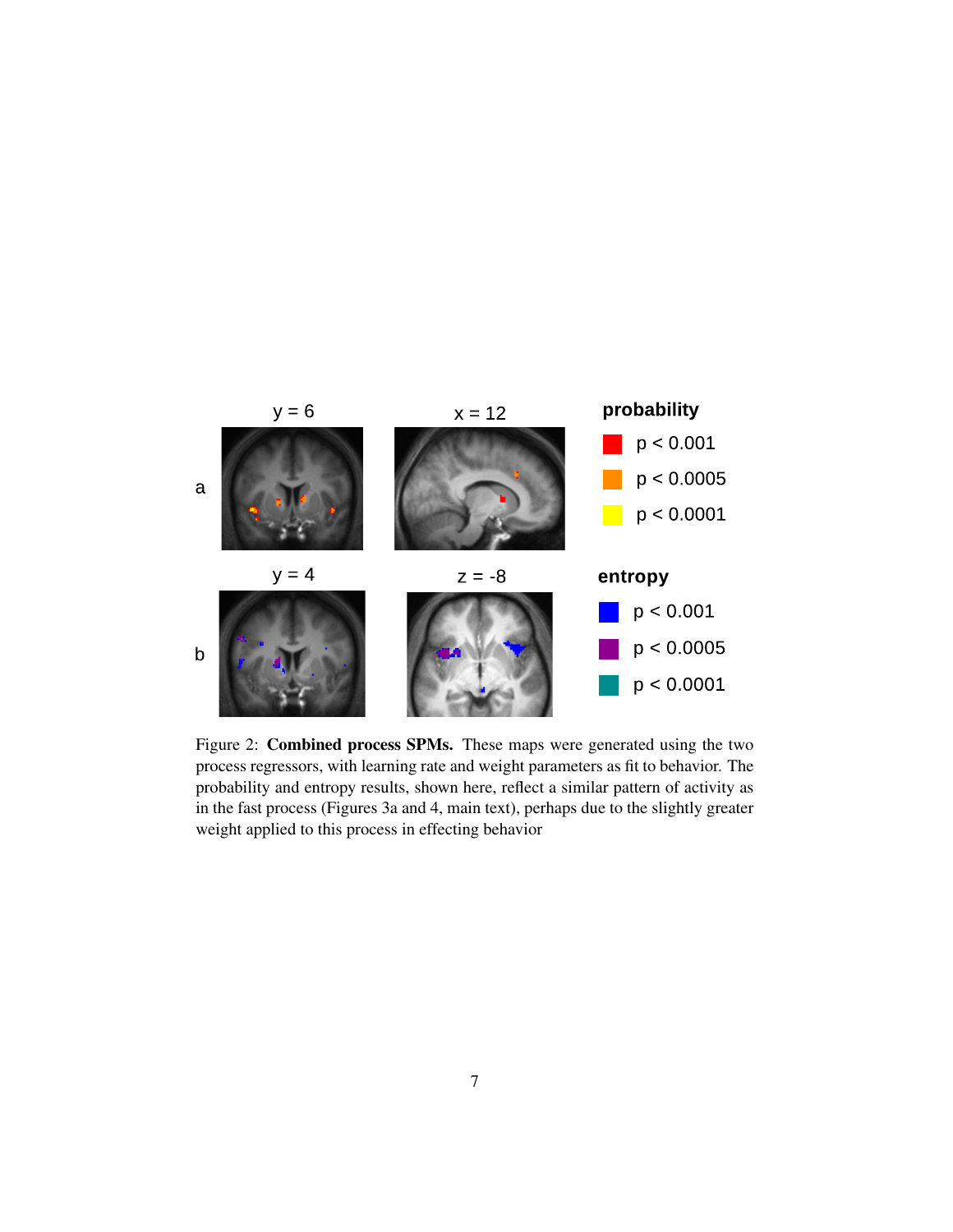## Tables

| Region                        | Hem | MNI         | Extent |      | $p$ (unc.)   |
|-------------------------------|-----|-------------|--------|------|--------------|
| Putamen                       | R   | $186 - 6$   | 84     | 4.67 | $0.000014$ * |
| <b>Inferior Frontal Gyrus</b> | R   | $3616 - 4$  | 1008   | 9.56 | $0.000000++$ |
| <b>Thalamus</b>               |     | $-14 - 184$ | 198    | 9.34 | $0.000000++$ |
| <b>Right Calcarine Sulcus</b> | R   | $22 - 564$  | 1004   | 8.24 | $0.000000++$ |
| Left Anterior Insula          |     | $-4014 - 4$ | 923    | 8.03 | $0.000000++$ |

Table 1: Areas of *negative* correlation with the forward entropy regressor in the fast process GLM.

\*\*  $= p < 0.05$  after FWE correction for search in an anatomically defined mask of the ventral striatum and hippocampus.

 $* = p < 0.1$  after correction.

 $++ = p < 0.05$  after whole-brain correction for FWE.

 $+ = p < 0.1$  after whole-brain correction.

| Region                 | Hem | (xyz)           | Extent |      | $p_{unc}$     |
|------------------------|-----|-----------------|--------|------|---------------|
| Hippocampus (Anterior) |     | $-26 - 10 - 18$ | 36     | 5.71 | $0.000021$ ** |
| Parahippocampal Cortex |     | $-16 - 34 - 18$ | 35     | 4.84 | $0.000109$ *  |

Table 2: Regions of significant correlation with the forward entropy regressor in the slow process GLM.

\*\*  $= p < 0.05$  after FWE correction for search in an anatomically defined mask of the ventral striatum and hippocampus.

 $* = p < 0.1$  after FWE correction.

Note: Parahippocampal cluster was significantly active outside of the hippocampal mask, and therefore was disadvantaged by correction on the hippocampus proper.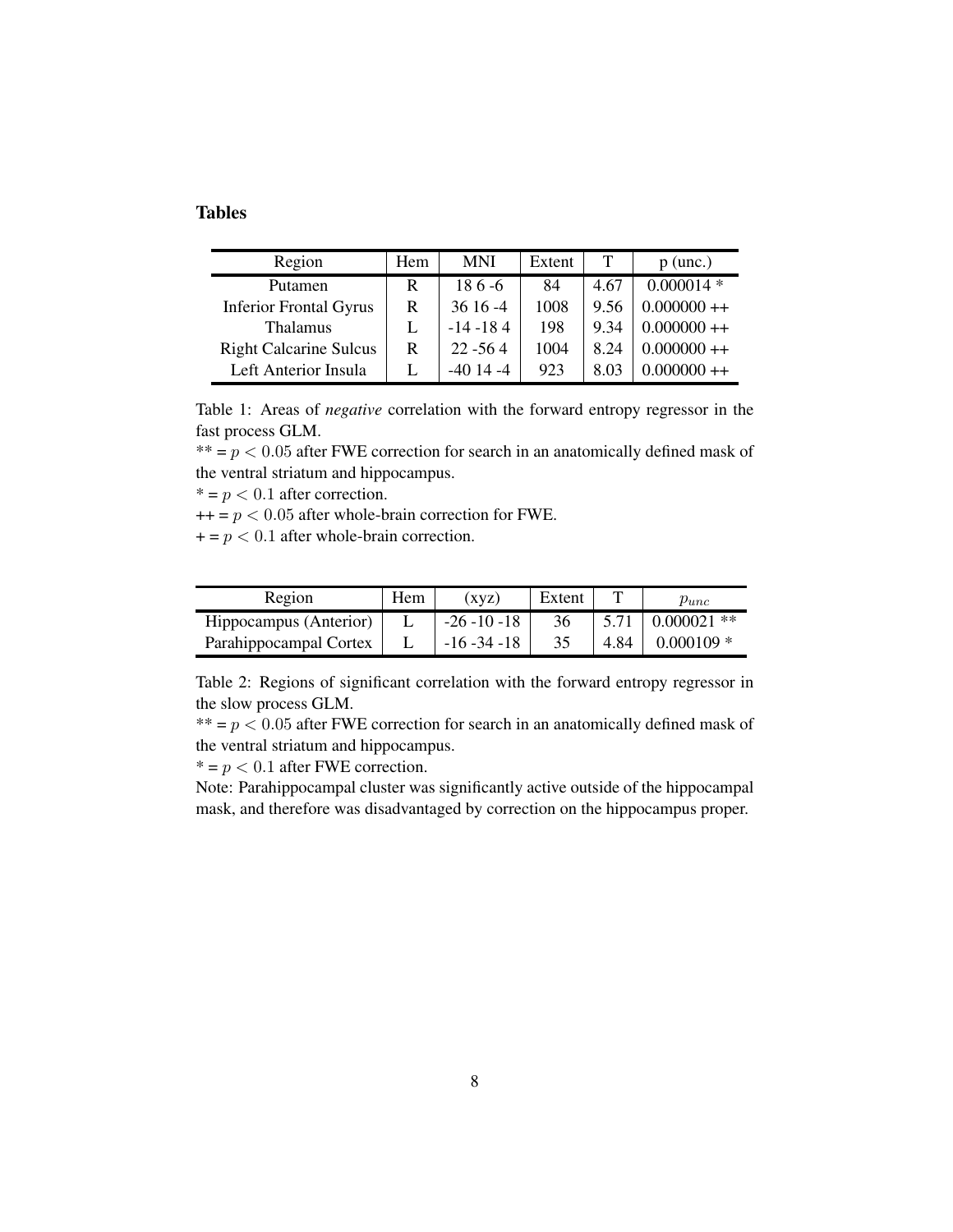| Region  | Hem | MNI      | Extent |      | $_{Punc}$    |
|---------|-----|----------|--------|------|--------------|
| Putamen |     | 18 14 -4 | つら     | 4.52 | $0.000204$ * |

Table 3: Regions of significant correlation with the conditional probability regressor in the fast process GLM.

\*\*  $= p < 0.05$  after FWE correction for search in an anatomically defined mask of the bilateral ventral striatum and hippocampus.  $* = p < 0.1$  after correction.

| Region                    | Hem | MNI         | Extent |      | $p_{unc}$ |
|---------------------------|-----|-------------|--------|------|-----------|
| Postcentral Gyrus         |     | $-58 - 620$ | 40     | 5.47 | 0.000032  |
| <b>Anterior Cingulate</b> |     | 0 28 24     | 81     | 5.12 | 0.000063  |
| FrontalInfTriR (aal)      | R   | 54 20 0     | 19     |      | 0.000347  |

Table 4: Regions of significant correlation with the conditional probability regressor in the slow process GLM.

No clusters survived whole-brain correction for FWE.